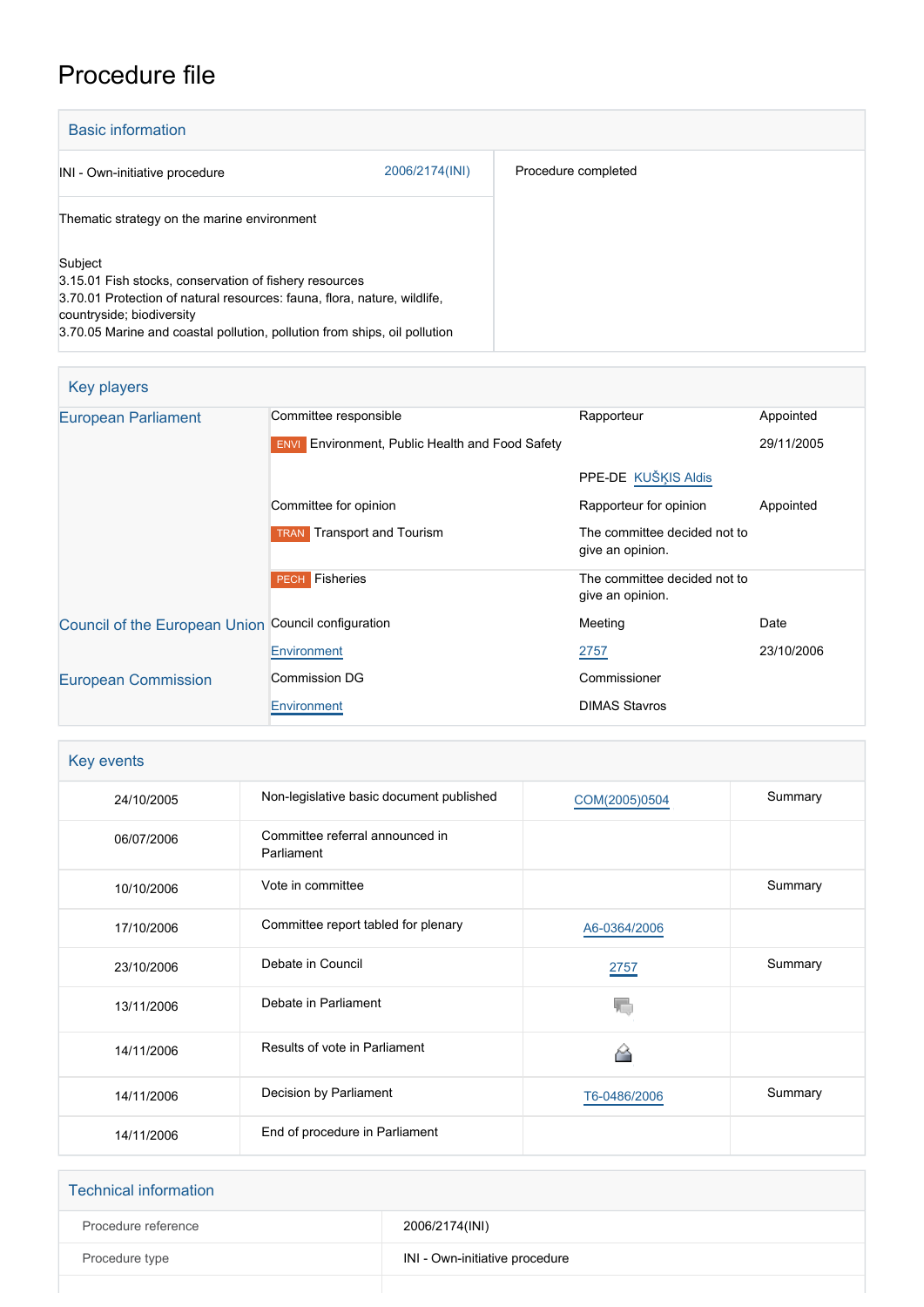| Procedure subtype          | Initiative               |
|----------------------------|--------------------------|
| Legal basis                | Rules of Procedure EP 54 |
| Stage reached in procedure | Procedure completed      |
| Committee dossier          | ENVI/6/33975             |

#### Documentation gateway

| Non-legislative basic document                      | COM(2005)0504 | 24/10/2005 | EC | Summary |
|-----------------------------------------------------|---------------|------------|----|---------|
| Committee draft report                              | PE374.344     | 21/06/2006 | EP |         |
| Amendments tabled in committee                      | PE378.596     | 18/09/2006 | EP |         |
| Committee report tabled for plenary, single reading | A6-0364/2006  | 17/10/2006 | EP |         |
| Text adopted by Parliament, single reading          | T6-0486/2006  | 14/11/2006 | EP | Summary |
| Commission response to text adopted in plenary      | SP(2007)0054  | 11/01/2007 | EC |         |

#### Thematic strategy on the marine environment

PURPOSE : presentation of a thematic strategy on the protection and conservation of the marine environment.

CONTEXT : Oceans and seas provide 99% of the available living space on the planet, cover 71% of the Earth?s surface and contain 90% of the biosphere and consequently contain more biological diversity than terrestrial and freshwater ecosystems. Marine ecosystems play a key role in climate and weather patterns. Indispensable to life itself, the marine environment is also a great contributor to economic prosperity, social well-being and quality of life.

However, the marine environment is under significant pressure. The pace of degradation of its biodiversity, the level of contamination by dangerous substances and the emerging consequences of climate change are some of the most visible warning signals. The current deterioration of the marine environment and the associated erosion of its ecological capital jeopardises the generation of wealth and employment opportunities derived from Europe?s oceans and seas. If not addressed, this will undermine the capacity of the EU maritime cluster to make a strong contribution to the Lisbon agenda.

Economic activities that directly depend on the quality of the marine environment would be particularly affected. The key sector of tourism would be severely hit. As regards fisheries, the loss of income from over-fishing of cod alone in the North Sea and Baltic Sea was estimated to reach EUR 400 million in 2002.

The development of a Thematic Strategy for the protection and conservation of the marine environment is a result of the commitment EU?s 6th Environment Action Programme. While the Strategy is primarily focused on the protection of the regional seas bordered by EU countries, it also takes into account the international dimension in recognition of the importance of reducing the EU?s footprint in marine areas in other parts of the world, including the High Seas.

CONTENT : the objective of the Strategy is to protect and restore Europe?s oceans and seas and ensure

that human activities are carried out in a sustainable manner so that current and futuregenerations enjoy and benefit from biologically diverse and dynamic oceans and seas that are safe, clean, healthy and productive.

If the EU is to achieve this ambitious objective, a new approach and principles to inform the design and implementation of a future EU strategy will be required, encompassing:

- a dual EU/regional approachsetting at EU level common co-operation and approaches among Member States and third countries bordering EU oceans and seas, but leaving the planning and execution of measures to the regional level to take into account the diversity of conditions, problems and needs of marine regions requiring tailor-made solutions.

- aknowledge-based approach, in order to achieve informed policy-making.

- an ecosystem-based approach, whereby human activities affecting the marine environment will be managed in an integrated manner promoting conservation and sustainable use in an equitable way of oceans and seas.

- a co-operative approach, providing for broad engagement with all relevant stakeholders and enhancing co-operation with existing regional seas conventions.

The Commission considers that in order to achieve the objective of the Strategy a binding legal commitment is required. It proposes a Marine Strategy Directive, ambitious in its scope but not overly prescriptive in its tools.

In developing improved co-ordination in relation to environmental issues, the Strategy will deliver the environmental pillar of the future Maritime Policy. It will be reviewed in 2010 and feed into the final evaluation of the 6th Environmental Action Programme.

#### Thematic strategy on the marine environment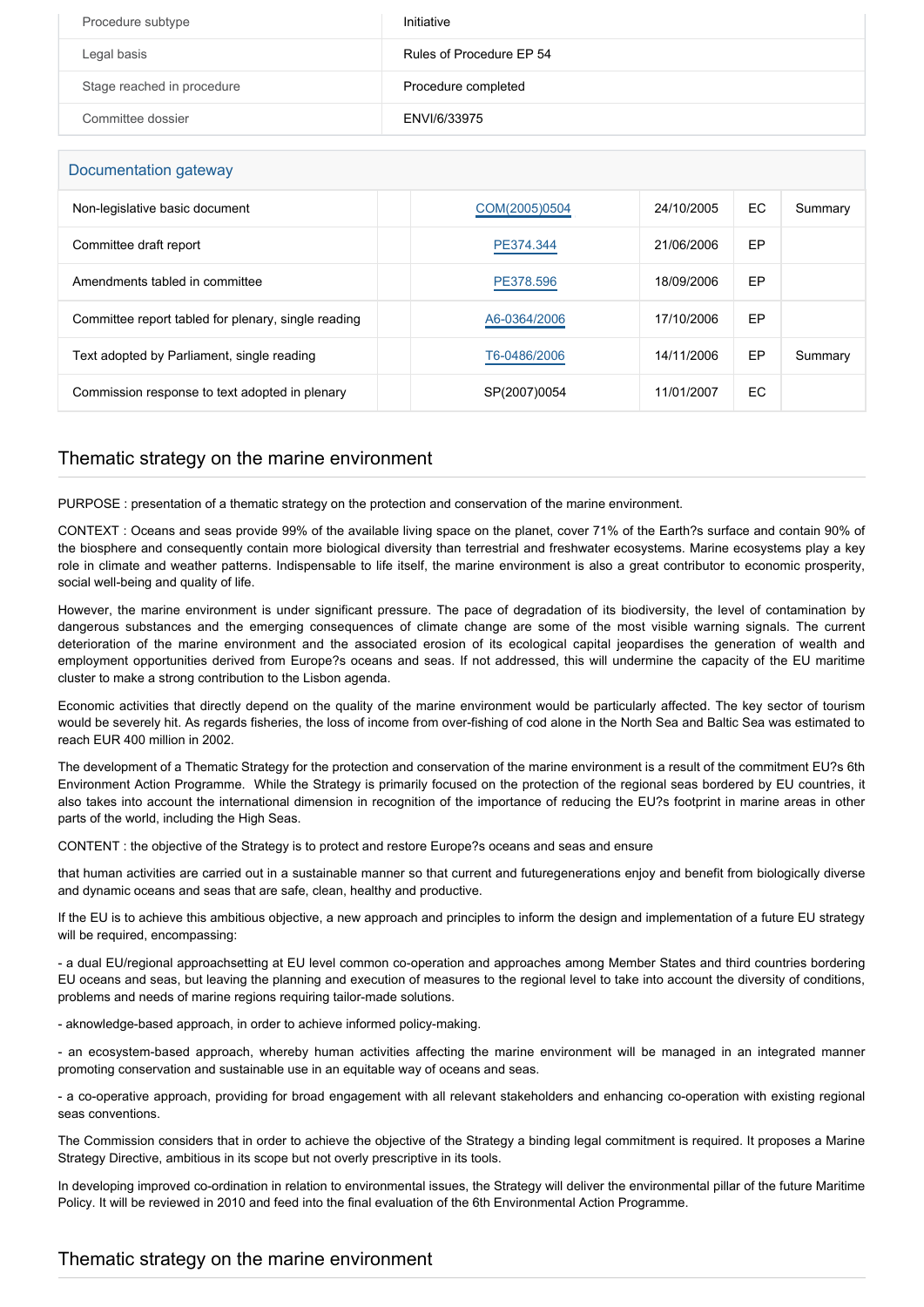The committee adopted the own-initiative report drawn up by Aldis KUSKIS (EPP-ED, LV) in response to the Commission communication on a thematic strategy on the protection and conservation of the marine environment. The report welcomed the "overarching objective of promoting sustainable use of the seas and conservation of marine ecosystems", but expressed disappointment at the proposed Marine Strategy Directive (see COD/2005/0211) which, it felt, "will not succeed in mobilising the regional and local authorities to take the appropriate measures".

The committee called for the inclusion in the Directive of a common EU-wide definition of 'good environmental status' (GES), understood as "the environmental status when all the marine ecosystems within a given Marine Region are managed in ways which allow them to function in a balanced, self-sustaining way in the face of environmental change, supporting both biodiversity and human activities".

Referring to the Green Paper "Towards a future Maritime Policy for the Union", the report warned against too great an emphasis on an economic approach and urged that "a balance be struck between the economic and ecological angles". The Marine Strategy Directive should provide the legal framework for the preservation and integrity of the marine environment and hence for the appropriate management units - the Marine Regions and Strategies - for marine planning and decisions.

On budgetary matters, the committee expressed concern at the lack of financial commitment for the implementation of the Marine Strategies and asked the Commission and the Member States to identify the measures that could be co-financed through LIFE+.

To ensure that the Directive did not create extra layers of bureaucracy, the Commission and Member States were urged to ensure "either that the regional marine conventions have the relevant legal and administrative capacities or that mechanisms for joint implementation of the Strategy are developed between the different regional bodies operating within the same marine region". The Commission was also asked to study the possibility of making the Baltic Sea into a pilot area, with the forthcoming Baltic Sea Action Plan from the Helsinki Convention (HELCOM) acting as a pilot programme to implement the Strategy objectives in the Baltic Sea Marine Region. In addition, the report highlighted the importance of protecting the "extremely fragile ecosystem" of the Arctic waters and called on the Commission to report to Parliament and the Council by 2008 on the possibility of establishing the Arctic as a protected area, similar to the Antarctic, and designated as a "natural reserve devoted to peace and science".

Lastly, the committee recommended that the Black Sea be included in the Marine Regions to be covered by the Marine Strategy Directive, in view of the forthcoming accession of Romania and Bulgaria and the accession negotiations under way with Turkey.

### Thematic strategy on the marine environment

The Council held a policy debate on the thematic strategy and proposal for a Framework Directive for the protection and conservation of the marine environment.

The debate focused essentially on the following issues:

- in general, the Council considered that the marine strategy, together with the proposal for a Directive, provides adequate tools to meet the marine environment related objectives set out in the 6th Environmental Action Programme while setting up the environmental pillar of a future EU Maritime Policy;

- in their majority, delegations agreed that the Directive should include an explicit definition of the concept of "good environmental status" (GES) and indicated some of the main elements they considered should be included in such a definition to make it operational. Delegations were of the view that some flexibility with regard to the timetable might be required, depending on how GES would be defined as well as on specific regional and sub-regional circumstances;

- the need to ensure coherence between the different levels of regulation was stressed. The work done and obligations under international agreements, such as the Regional Seas Conventions, must be taken into account to avoid overlaps and duplication of work. The strategy and proposed Directive must be coherent with other EC legislation and policies, such as the Water Framework Directive, the Habitats and Birds Directives and the Common Fisheries Policy;

- lastly, it was recognised that the specific situation of landlocked countries will have to be addressed when implementing the Directive, although these countries do have a contribution to make to its objectives.

#### Thematic strategy on the marine environment

The European Parliament adopted by 573 votes in favour to 8 against with 13 abstentions, a resolution based on the own-initiative report drafted by Aldis Ku??is (EPP-ED, LV) and welcomed the Commission's Thematic Strategy. It felt, however, that the proposal for a Marine Strategy Directive in its present form would not succeed in mobilising the regional and local authorities to take the appropriate measures. It called for the inclusion of a common EU-wide definition of good environmental status (GES) in the Marine Strategy Directive. This should be understood as the environmental status when all the marine ecosystems within a given Marine Region are managed in ways which allow them to function in a balanced, self-sustaining way in the face of environmental change, supporting both biodiversity and human activities. The Marine Strategy Directive must include a legal obligation for Member States to achieve GES, and must also result in binding supranational obligations which might involve common commitments in third countries. In addition, it was important that the objectives, measures, language and concepts used in the Marine Strategy Directive and other directives concerning the marine environment, such as the Water Framework Directive and the Habitats Directive, be harmonised to facilitate coordination between those directives. Parliament emphasised the need to bring the timetable into line with the timetable for the Water Framework Directive. Parliament went on to welcome the Green Paper "Towards a future Maritime Policy for the Union" (COM (2006)0275) but warned against too great an emphasis on an economic approach, instead urging a balance between the economic and ecological angles.

Turning to budgetary matters, Parliament expressed concern over the lack of financial commitment for the implementation of the Marine Strategies, and asked the Commission and Member States to identify the measures that could be co-financed through Life+ due to their particular importance for the achievement of GES in the European marine waters. It also advocated coordinating the timetable for the marine